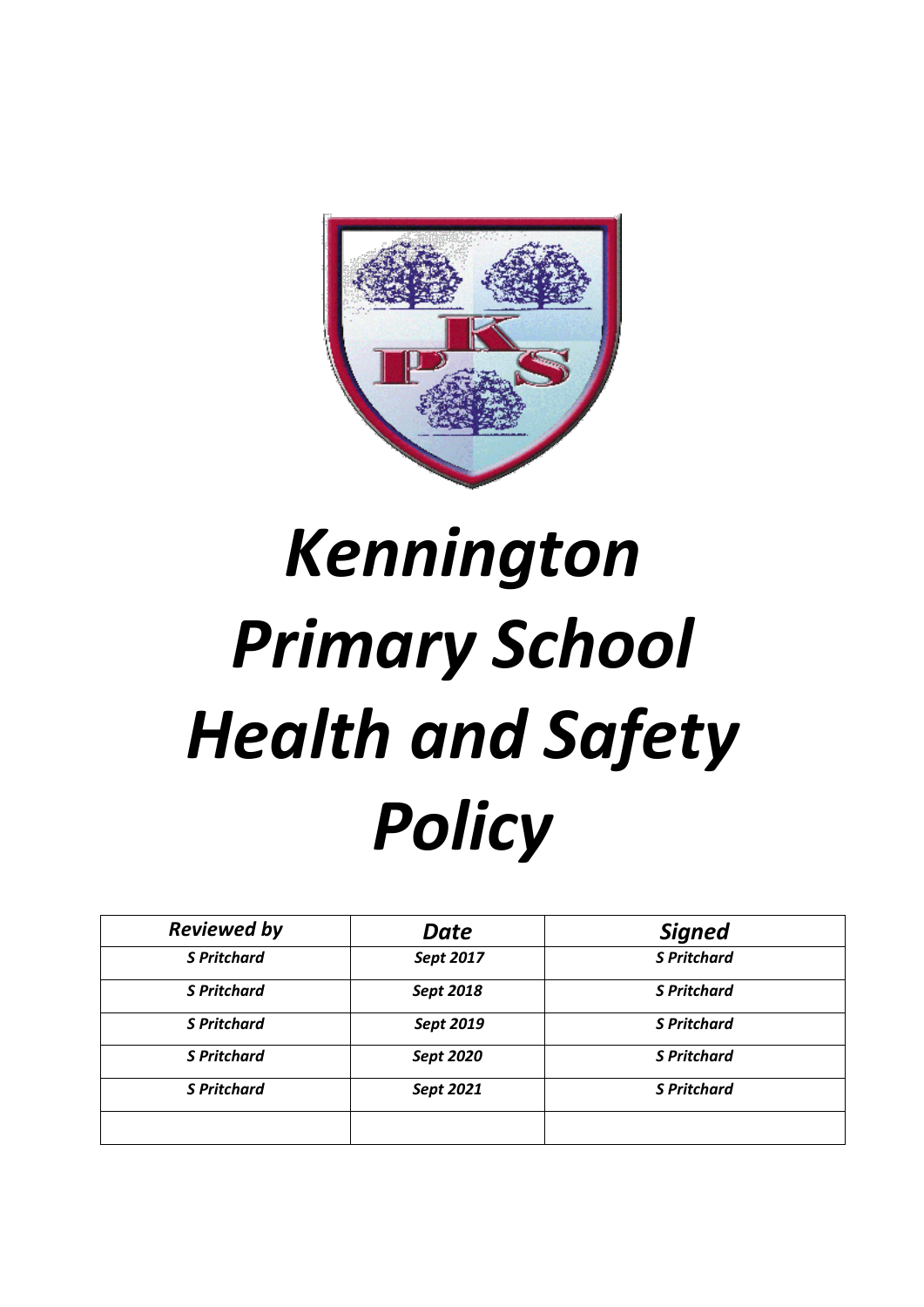## **STATEMENT OF INTENT**

*We aim to make Kennington Primary School a safe place to work, learn and play. The health and safety of all pupils, parents, employees and visitors is of paramount importance and overrules other considerations. We are working towards a riskfree environment for everyone. If, however, despite our efforts an accident does occur, we aim to give the best help and treatment possible to that person through basic first aid and sympathetic care. We also endeavour to learn from that occurrence to ensure that similar incidents are not repeated.*

This document needs to be read in conjunction with the *LCC School's Model Health & Safety Policy* and Arrangements document (appendix A). Issued by the Health & Safety Team – August 2009.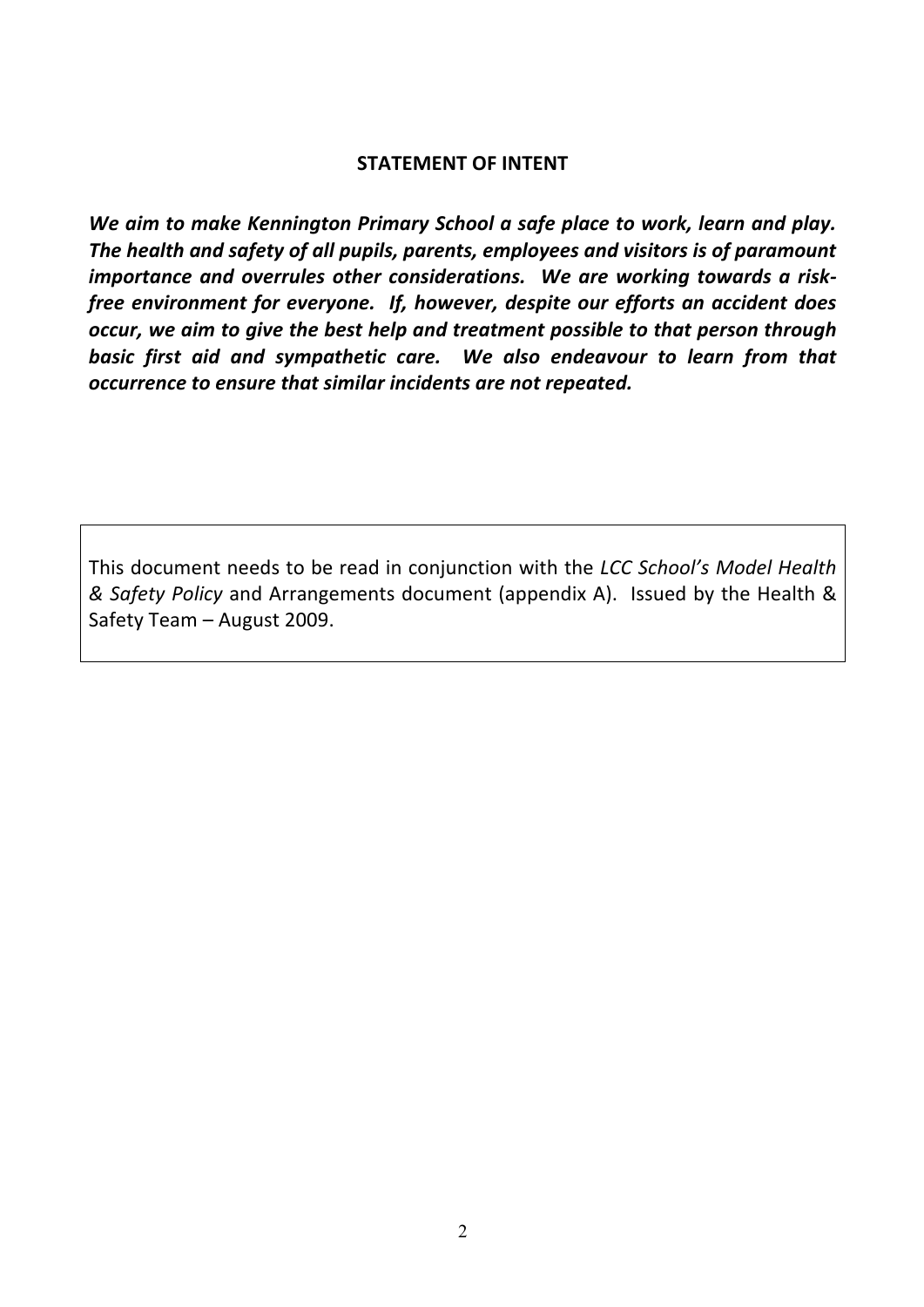## **GOVERNORS' STATEMENT OF HEALTH AND SAFETY**

The Governors shall, so far as is reasonably practicable, take all reasonable measures to ensure the health, safety and welfare of staff, pupils and other persons on their premises, in accordance with the Health and Safety at Work Act, 1974.

To meet these responsibilities the Governors will pay particular attention to the provision and maintenance of:

- i. The safety of plant, equipment, buildings, and safe systems of working;
- ii. Safe arrangements for the use, handling, storage and transport of articles and substances;
- iii. Appropriate information, instruction, training and supervision to assists all employees, pupils

and visitors to avoid hazards and contribute positively to their own health and safety whilst

on school premises;

- iv. A safe workplace and safe access and egress;
- v. A healthy working environment;
- vi. Procedures for fire evacuation, first-aid cover and other emergency situations;
- vii. Adequate welfare facilities and suitable protective clothing and equipment;
- viii. Arrangements for the safe introduction of new plant, machinery, substances and procedures.

#### **The Governors will ensure that:**

- i. The LEA's Health and Safety Policy and Codes of Practice are fully implemented and, to ensure compliance, are monitored on a regular basis in accordance with the LEA's Monitoring Scheme;
- ii. The school produces its own safety policy to supplement the LEA policy, and that the policy is regularly reviewed;
- iii. A Health and Safety Committee is established, or health and safety is included in the Terms of Reference of an existing committee, or an individual on the governing body is designated with specific health and safety responsibilities;
- iv. The Safety Policies will be brought to the notice of all employees;
- v. The school has considered its health and safety obligations and has made provision for meeting those obligations;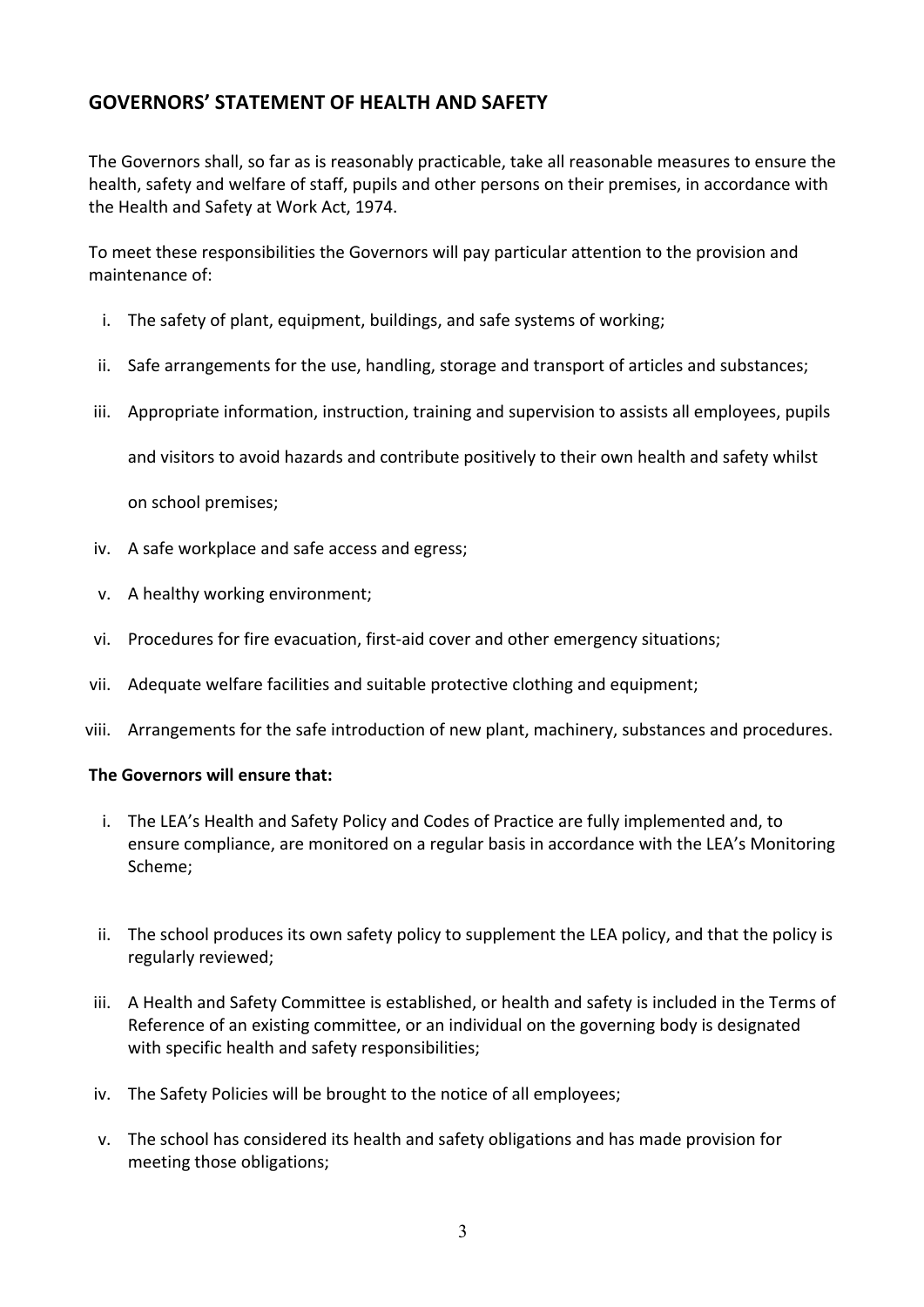- vi. The school's staffing structure appropriately reflects the responsibilities for carrying out the arrangements for health and safety;
- vii. Health and safety issues concerning the school are identified and appropriate action taken;
- viii. Regular safety reports are provided by the Headteacher so that safety arrangements can be monitored and evaluated;
- ix. Appropriate facilities and information for accredited Union Safety Representatives are provided to enable them to fulfil their duties;
- x. All reasonable facilities and information are provided to officers of the Education Services, inspectors of the Health and Safety Executive and any other Health and Safety official.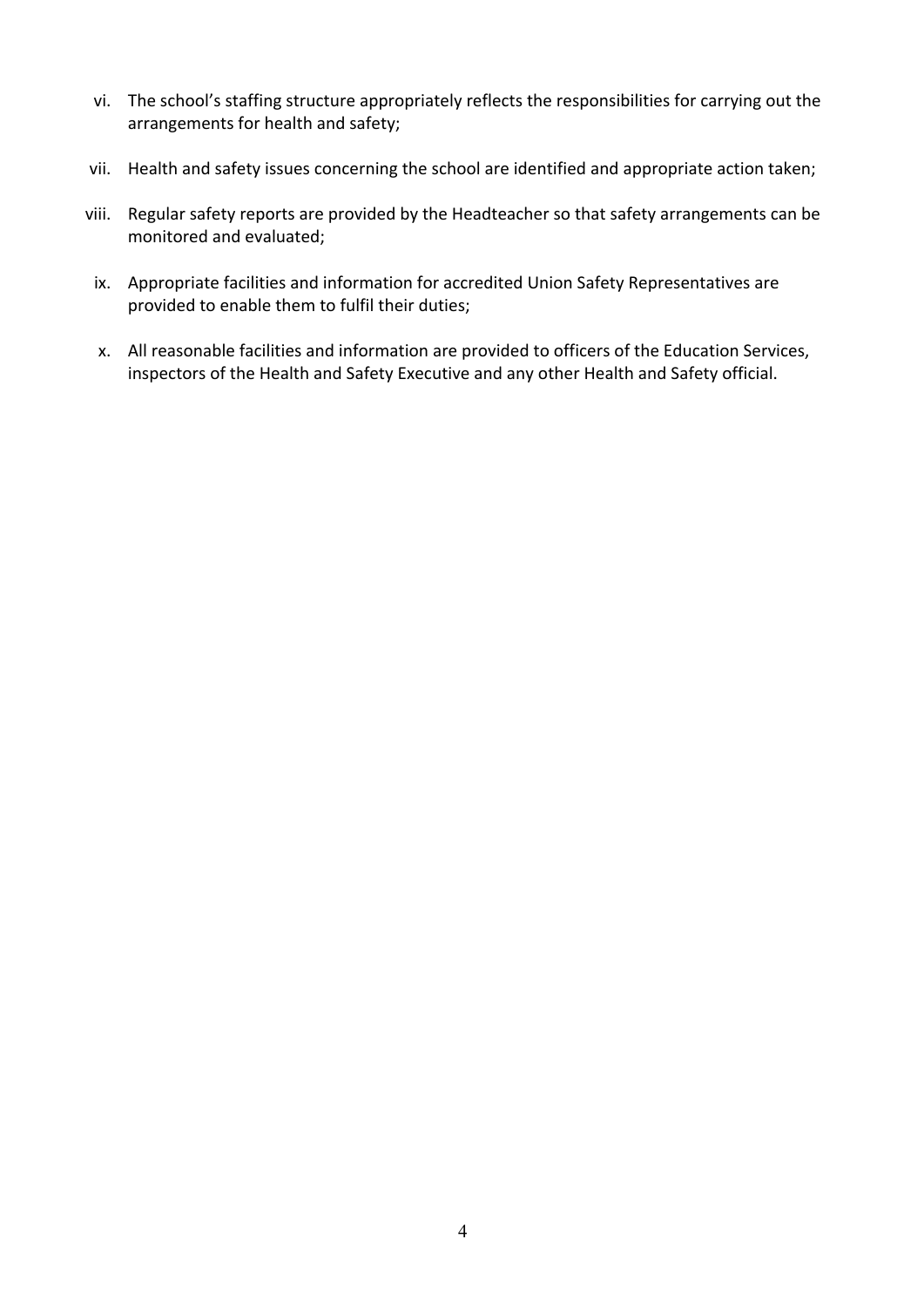## **GENERAL RESPONSIBILITIES**

LMS gives Governors important power and duties in controlling school premises and running schools, although the LEA remains technically the employer of staff. Therefore, both Governors and the LEA continue to have statutory responsibility for health and safety. In view of this, it is particularly important that the governing body, the LEA and individual employees work together to establish health and safety objectives and to ensure that each is aware of their own responsibilities, with the aim of running the school without risk to health and safety.

## **LEA RESPONSIBILITIES**

The Lancashire Education Authority shall, so far as is reasonably practicable, as required under the Health and Safety at Work Act, 1974 and other relevant statutory provisions:

- i. Ensure the health, safety and welfare of all its employees;
- ii. Ensure the health, safety and welfare of pupils and visitors on education premises;
- iii. Ensure the health, safety and welfare of its employees who work at locations controlled by another employer or organisation.

The LEA will continue to fulfil its responsibilities in the following ways: -

- The issue of a Health and Safety Policy
- The issue of Codes of Practice, including the School Safety Manual, as appropriate
- The provision of a comprehensive support and advice service
- The provision of a comprehensive training programme
- The provision of a monitoring system for schools
- The provision of a safety audit service

## **EMPLOYEES' RESPONSIBILITIES**

All employees have a general duty under the Health and Safety at Work Act, 1974 to:

- Take reasonable care of their own safety and that of other persons;
- Co-operate with the employer on health and safety matters to enable the employer to carry out its own responsibilities successfully;
- Report any defective equipment to his/her supervisor or other appropriate person, i.e. safety representative;
- Be familiar with and observe at all times all safety policies and procedures;
- Take reasonable precautions to ensure the safety of all persons in their charge.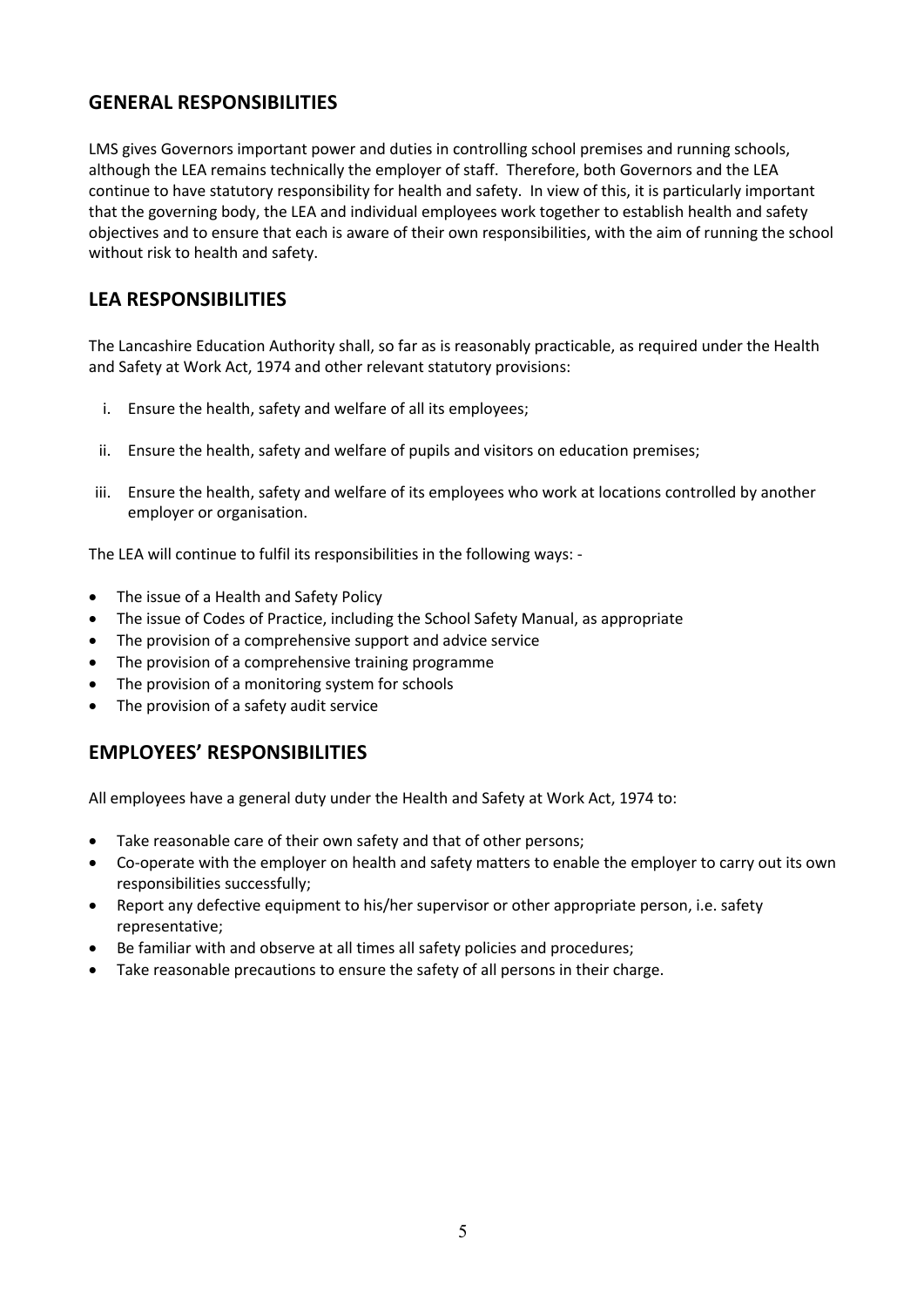## **HEALTH & SAFETY**

**Lines of Responsibility**

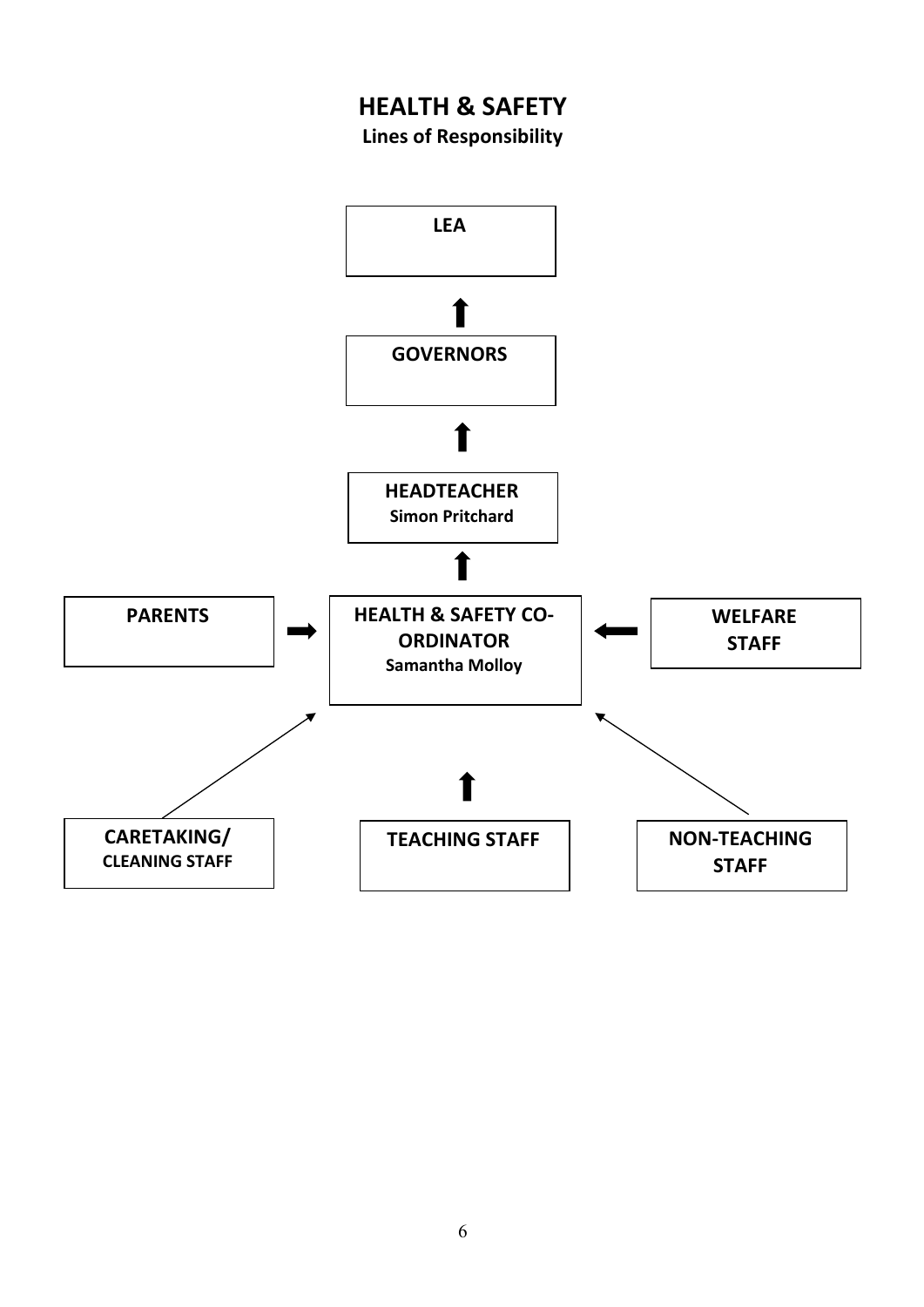## **ADMINISTRATION OF HEALTH AND SAFETY**

The Headteacher, as Site Manager, is responsible for the day-to-day implementation and management of health, safety and welfare within the school.

Teaching and non-teaching staff have a general responsibility for the application of the LEA and School's Safety Policies within their own area of work, and are directly responsible to the Headteacher for the application of all health, safety and welfare measures and procedures within their own area of work.

The staff should report any incidents or concerns to the Health and Safety Co-ordinator or to the Headteacher.

Class teachers have responsibility for the safety of pupils when they are in charge.

All the employees have a responsibility to take reasonable care of their own health, safety and welfare and that of other persons who may be affected by their acts or omissions while at work.

- **The Health and Safety Co-ordinator is Mrs Samantha Molloy**
- **The Governor with responsibility for Health and Safety is the Chair of Resources, Health & Safety Committee**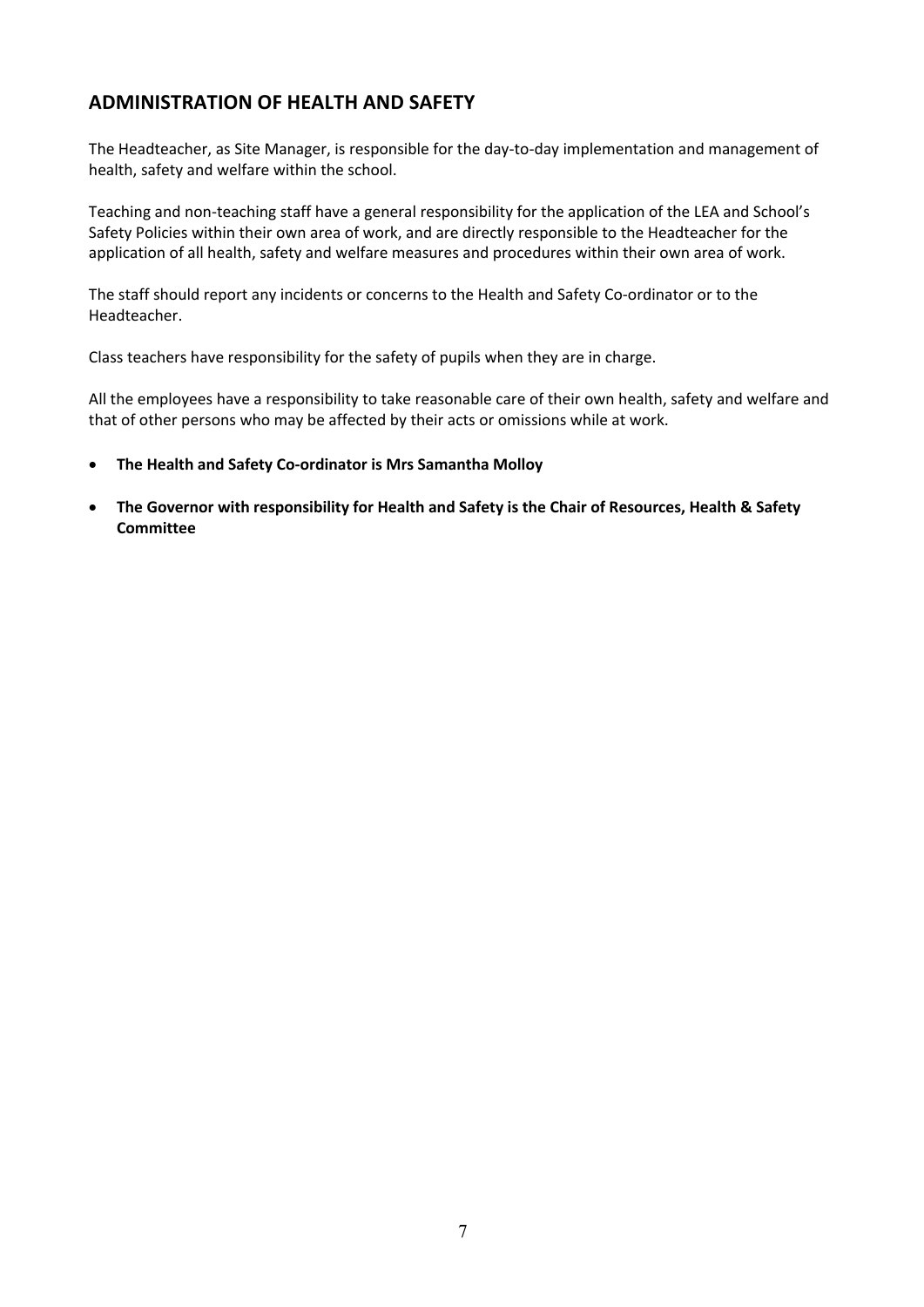## **FIRE ALARM INFORMATION**

There are nine alarm bell points and a main alarm switch in school. The bell points are situated at:

- 1. The Junior girls' entrance
- 2. The Junior boys' entrance
- 3. Outside the office door
- 4. In the hall near the back fire exit door
- 5. In the hall near the side fire exit door
- 6. In the connecting corridor near Class 1S
- 7. At the entrance door in Class 1C
- 8. In the resource area near to the Class 1M
- 9. By the entrance door to the Reception door

The Fire Alarm Panel is positioned in the main entrance. Each classroom has a 'Fire Action' information sheet on the wall. Each class has its own escape route in the event of a fire or other emergency. These are: -

- i. The Oak class and Cherry should leave by their own fire exit
- ii. Class Cherry and Willow should leave by their own fire exits
- iii. Class Beech should leave by the exit in the corridor
- iv. Classes year 3, Year 4, Year 5 and Year 6 should leave by the Junior boys' or girls' fire exits
- v. Persons using the Library and Room 1should leave by the Main Entrance
- vi. Persons using the Junior corridor, Staff Room, PPA room, Room 2 and the Deputy Headteacher's office should leave by the Junior boys/girls exit
- vii. Classes in the Hall should use the hall exits to appropriate play ground
- viii. Persons in the main office should use the front exit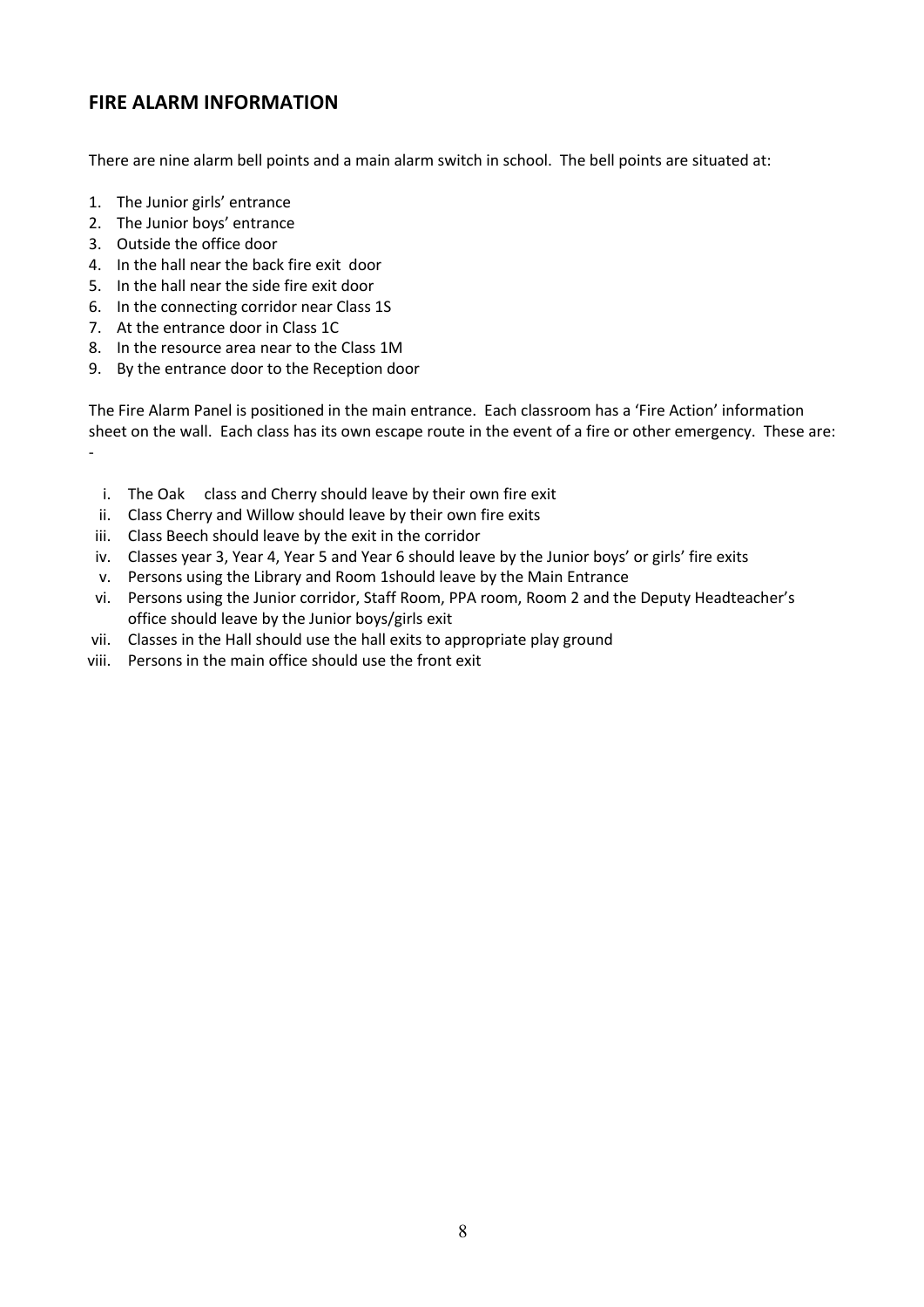## **OTHER ISSUES**

#### **1. Sick Children**

If a child is sick, the emergency number should be contacted. Emergency contact numbers are held in the office.

#### **2. Asthma, Epilepsy, diabetes and others [see Appendix 1].**

#### **3. Educational Visits**

Teachers taking children on an educational visit should take the following items:

- A list of all the children on the trip, with their emergency contact numbers and any information on medical problems.
- First Aid kit, Inhalers, Bucket and paper towels
- Mobile telephone

#### **4. Procedure for serious accidents which occur outside school**

- Ring ambulance
- Ring Headteacher
- Headteacher to ring parent/guardian of child [ren] concerned
- Ring Health and Safety Executive [Tel: 0845 345 0055]
- Inform Health and Safety Department at County Hall [Tel: 01772 532718]
- Inform Chair of Governors
- Inform Head of Schools Section at County Hall

#### **5. Electricity**

Be wary of electricity at all times. Any problems with sockets must be dealt with immediately, so alert the Headteacher to any danger quickly. Children need warning of the dangers of electricity regularly, and this type of safety education is an integral part of our curriculum. Children should not touch electrical plugs or sockets.

#### **6. Road Safety**

This should be covered regularly in classes and assemblies. As we have a particular problem with cars using the same entrance as children, staff should take great care driving in and out of school. Children should also be told *not to play around parked vehicles.*

#### **7. Training for Staff**

Appropriate training for staff should be provided, as requested by the Health and Safety representative.

#### **8. Giving Medicines**

- This is voluntary on behalf of teachers (see Administration of Medicines in School Policy).
- Parents must provide school with sufficient information about the medication.
- Parents should keep children at home if acutely unwell.
- Training and guidance must be given to teachers giving medicines see [SPMD Para 44/5]
- Do not give non-prescribed drugs.
- Children should self administer when possible [SPMD Para. 53]

## **COSHH REGULATIONS [CONTROL OF SUBSTANCES HAZARDOUS TO HEALTH]**

The recent regulations now apply to schools and require us to regulate the use of, assess the risks of using, and completely stop using some substances in school. The rules over all dusts, fumes, microbiological issues, chemicals, medicines, or any substance which may adversely affect the health and safety of any member of the school community.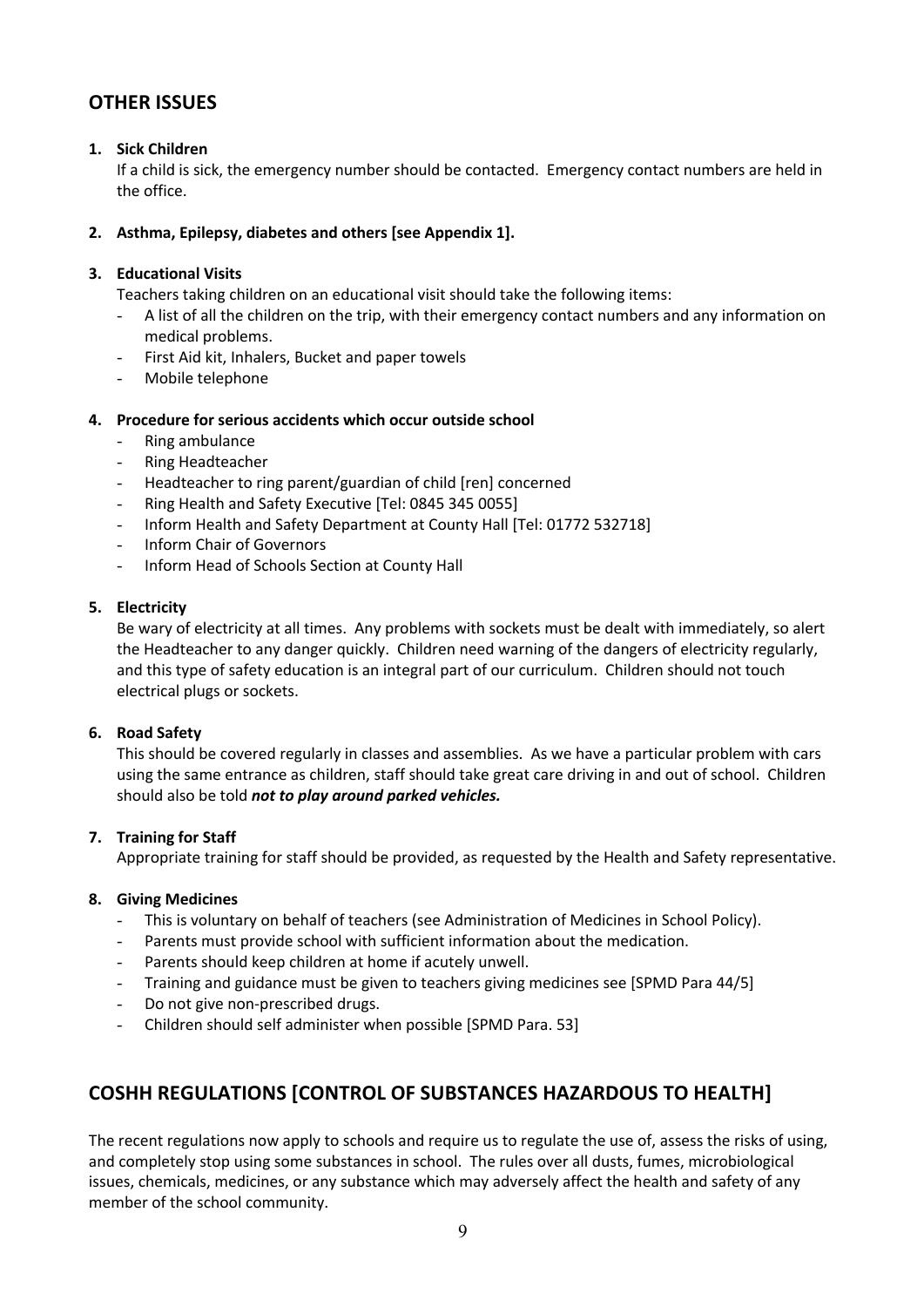This means: -

All chemicals concerned with cleaning should be carefully labelled and locked away from children. No cleaning material should be kept in classrooms. We must always legislate for the actions of the most unpredictable, unreliable and dangerous child. This is specifically the Site Supervisor's responsibility, but everyone needs to be vigilant. Cleaning materials from home should not be brought to school, household bleach, in particular, is most dangerous and is banned in schools.

Any dust created by building work needs to be monitored.

The photocopier gives off ozone and other gases which can cause health complaints. It should be housed in a well-ventilated area and no one should work on it full-time. All toners/fluids associated with reprographics should be stored safely and disposed of in accordance with manufacturer instructions.

Good practice in classrooms with regard to personal hygiene is essential, particularly in Science or environmental work. Care should be taken with objects from home – pets, etc. to make sure that the children's health cannot be affected, or the above regulations contravened. For example, growing mould is always a bad idea.

Further information on teaching safety in the classroom is included in the book 'Be Safe' published by ASE – copies held by each class teacher.

In law the school has to do whatever is reasonably practicable [take reasonable precautions] to make sure the COSHH regulations are not breached, but if taken to court we will be presumed guilty unless we can prove otherwise.

The Site Supervisor's outside room is to remain locked at all times. If a member of staff wishes to obtain any equipment from this room, please ask the Site Supervisor.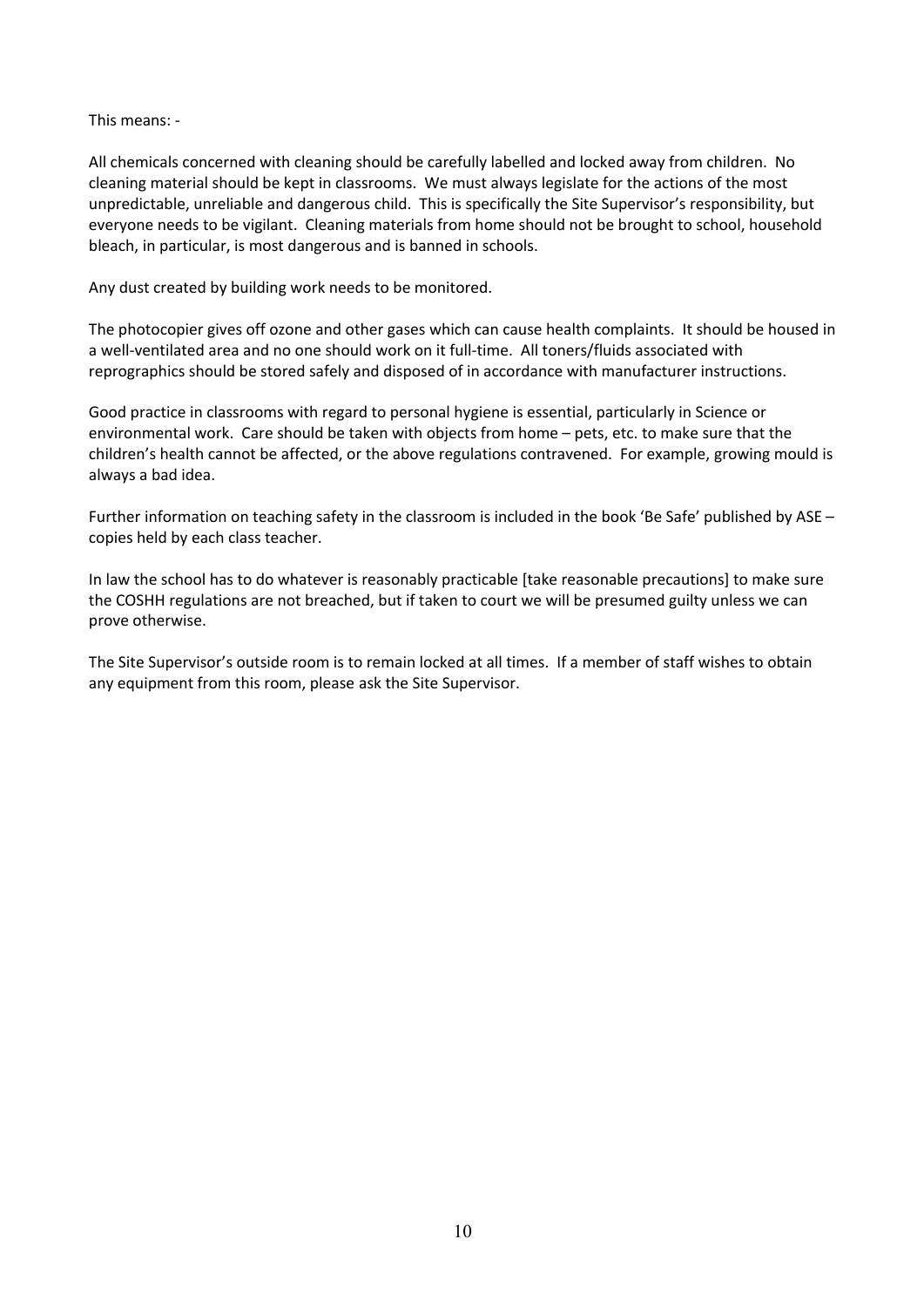## **DAILY ROUTINES**

#### **Arrival**

Children should arrive in the playground and stay there until the doors open at 8:35am.

When the children enter the building they should walk in an orderly fashion through the school.

#### **Playtime**

During playtime, any Infant who has a note from their parent/guardian should stay in the 'Bubble' and be supervised by the person on duty. Junior children with a note from their parent/guardian should be accommodated in the junior corridor with another member of their class.

Staff on playground duty should be on the playground promptly at the start of break time. They should patrol the length of the playground and position themselves so that they can see and be seen. In case of accidents help should immediately be sought from the staff room.

At the end of playtime in the Infant playground a whistle is blown twice, the children line-up and are then collected by their class teacher. Infants needing the toilet should use the Reception class door only. There is a rota for the use of the climbing equipment by small groups of children which are supervised.

At the end of playtime in the Junior playground, a whistle is blown twice, the children line-up and are then collected by their class teacher.

When the children are on the field, parallel lines of cones separate the Infants and Juniors, and the Infant side separated again to allow for ball games and quiet play. Infants should line up at the edge of the playground before they are allowed, by the teacher on duty, across the drive onto the field. Footballs of the light plastic type **only** are allowed on the playground.

#### **Wet Playtimes**

The teacher on duty should patrol the classrooms with the help of monitors. In Oak, Cherry, Willow and Beech the person on duty in the Infant Department should patrol all the aforementioned classrooms. The person on Junior duty should patrol the Junior corridor and Year 3, Year 4, Year 5 and Year 6 classrooms.

During wet playtimes, members of staff are asked to leave their children with an activity, eg. table toys in Reception and Year 1 and scrap paper/board games throughout the rest of the age groups. All craft activities should be packed away eg. scissors, tools etc.

#### **Dismissal of Children**

Children should be dismissed and leave the building in a quiet and sensible manner on the understanding that they should return to their class teacher if the person who is collecting them is not there. The teacher should then report this to the Headteacher or a senior member of staff so that the appropriate contact can be made.

Sensible, thoughtful behaviour from pupils, and a responsible professional approach from adults, is the key to a safe working environment for all. *The school endorses Lancashire Education Committee's 'Health and Safety Policy' and 'Outdoor and Adventurous Activities Guidelines'. Copies of both these documents are in the Headteacher's office.*

## **EPILEPSY**

Epilepsy is a tendency to brief disruptions in the normal electro-chemical activity of the brain, which can affect people of all ages, backgrounds and levels of intelligence. It is **NOT** a disease or illness, but may be a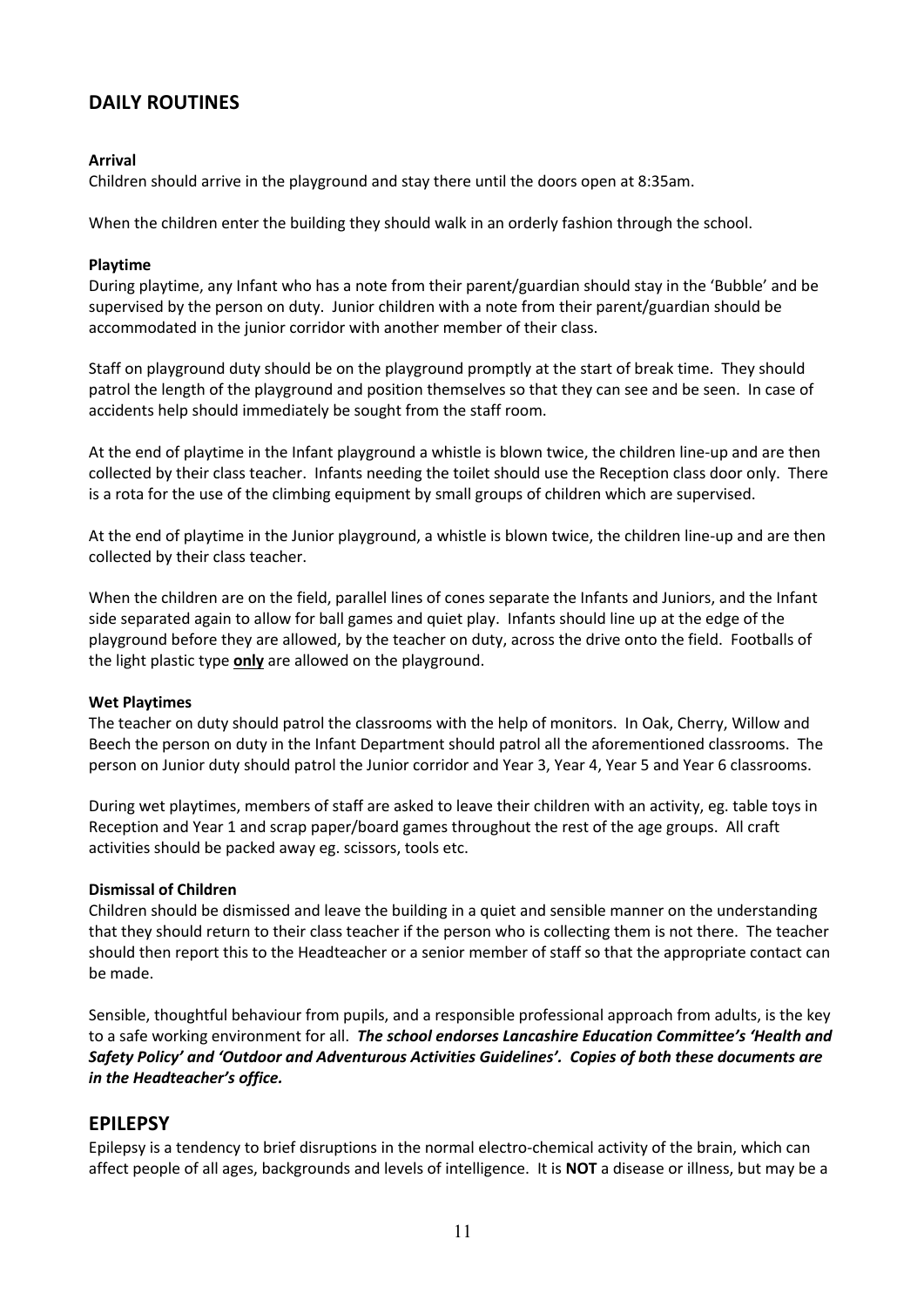symptom of some physical disorder. However, its cause especially in the young – may have no specific medical explanation.

With sensible management at home and at school, having epilepsy need not affect a child's education and social development.

## **TYPES OF SEIZURE**

#### **i. Gran Mal [major fit]**

This can be very frightening when seen for the first time. The child's muscles may first stiffen and then relax, and jerking or convulsive movements begin which can be quite vigorous. Saliva may appear around the mouth, occasionally flecked with blood if tongue or cheeks have been bitten. The child may pass water.

This type of fit may last several minutes, after which the child may lose consciousness. He/she may be dazed or confused – a feeling that may last a few minutes or several hours – and may want to sleep or rest quietly. This type of fit is not harmful to the child and is not a medical emergency unless one fit follows another and consciousness is not regained. If this happens, medical aid should be sought straight away. This condition is known as Status Epilepticus.

#### **ii. Petit Mal [minor fit]**

This type of seizure may well pass unnoticed by parents and teachers. The child may appear to daydream or stare blankly. Though brief, these periods may be frequent and they lead to a serious learning problem if not recognised and treated.

#### **iii. Psychomotor Fit**

There may be involuntary movements such as twitching, plucking of clothes or lip smacking. The child appears conscious but may be unable to speak or respond.

#### **CLASSROOM FIRST AID**

- Stay calm and let the fit run its course:
- Cushion the head with something soft.
- **DO NOT** try to restrain convulsion movements.
- **DO NOT** try to put anything between the teeth.
- Loosen tight clothing carefully.
- **DO NOT** call an ambulance or doctor unless you suspect Status Epilepticus.
- As soon as possible turn the child to the side in the recovery position.
- An adult should stay with the child to offer reassurance.

It may not be necessary for the child to be sent home, but parents should be contacted and the child's condition discussed.

#### **School Activities**

These will depend upon the frequency and type of attacks. With adequate supervision, no activity need be barred.TV can trigger some seizures but sitting at a distance is usually sufficient precaution.

#### *This guidance has been taken from 'Epilepsy – a guide for teachers' produced by the British Epilepsy Association.*

## **ASTHMA**

One in ten children suffer from asthma. Asthma is a disorder of the air passages. These become narrowed making it difficult to breathe in and out. Asthma particularly affects primary school children and many children grow out of it in their teens.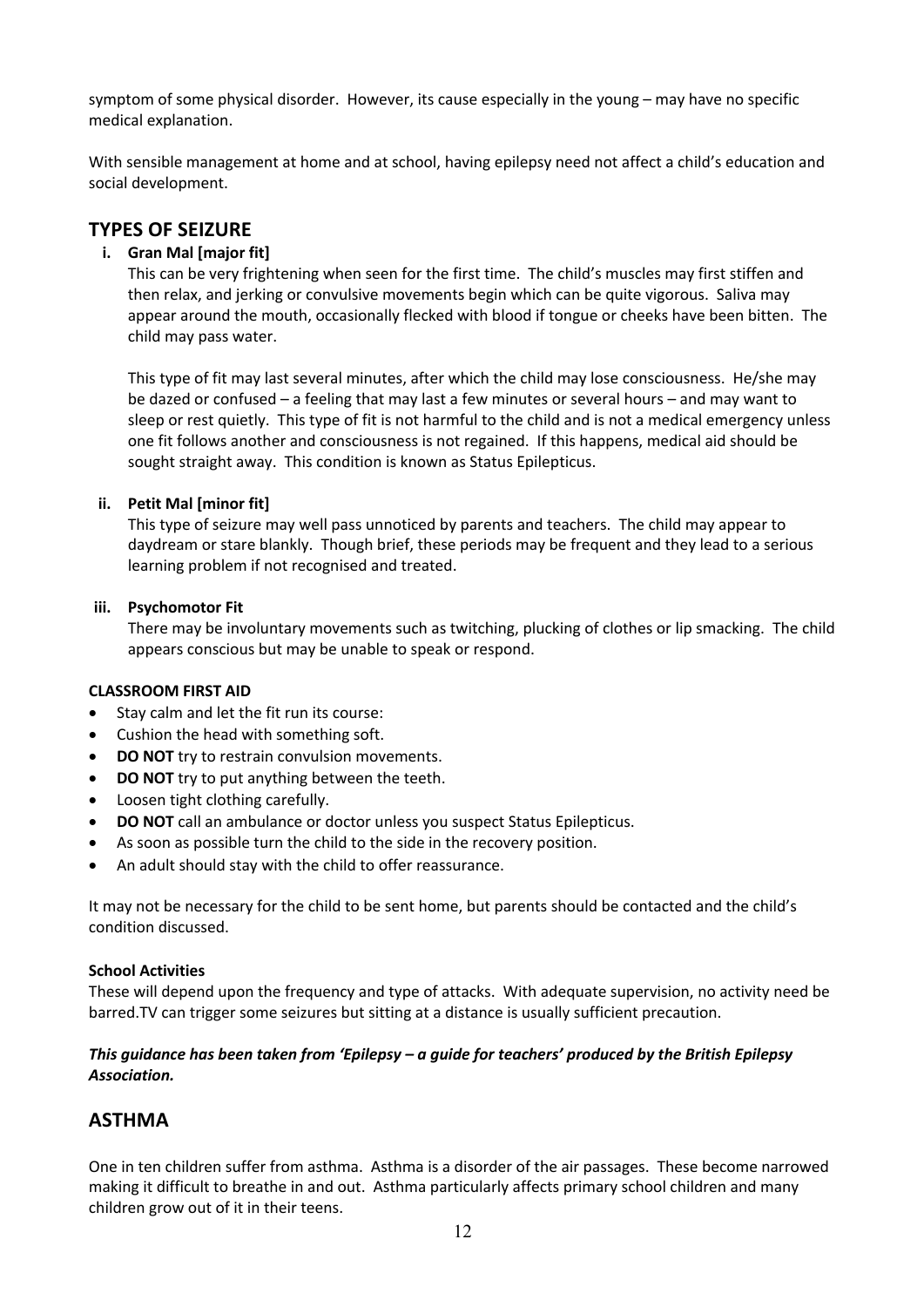#### **WHAT CAUSES ATTACKS?**

Air passages can become constricted by a variety of circumstances. Some of these might be:

- i. Virus infections [especially common colds]
- ii. Allergy
- iii. Vigorous exercise
- iv. Cold weather or strong winds
- v. Excitement

Allergies can include house dust, grass pollen, fur and in rare cases, foods such as milk and eggs.

#### **THE CHILD WITH ASTHMA IN YOUR CLASS**

- a) Talk to the parents to find out about the child's asthma and its treatment
- b) Allow the child to take medication when needed
- c) Avoid sitting the child near a radiator when the heating is on
- d) Is the child is wheezy, don't send outside to play in cold weather
- e) For a child with pollen allergy keep off the field during May and July when the pollen count is high

#### **GAMES**

- The aim of total normal activity should be the goal for most children.
- The type of sport and the amount of activity are often critical. Asthmatic wheezing is usually worse on cold, dry days, than when the air is moist and warm.
- Prolonged spells of exercise are more likely to induce asthma than short bursts.
- Exercise with arms and legs alone is more likely to trigger an attack that exercise using both.

## **THE SAFETY TEAM**

We are all members of the Safety Team. It is our responsibility to be aware of possible dangers to children and others. We need to be vigilant at all times; spotting possible hazardous situations before they cause a problem. Deal with problems yourself, immediately if you can. If not, refer them quickly to the Headteacher of Deputy Headteacher. Also, train the children to act in a safe and calm way themselves. They can reduce problems significantly by using their common sense.

## **FIRST AID/ACCIDENT PROCEDURE**

Mrs Bentley is in charge of stocking first aid boxes in school. The Head Teacher, Deputy Head Teacher and all teaching staff are qualified paediatric first aiders. A number of Teaching assistants are also qualified first aiders.

All accidents or injuries to either a child or adult should be recorded in the online accident book (Medical Tracker)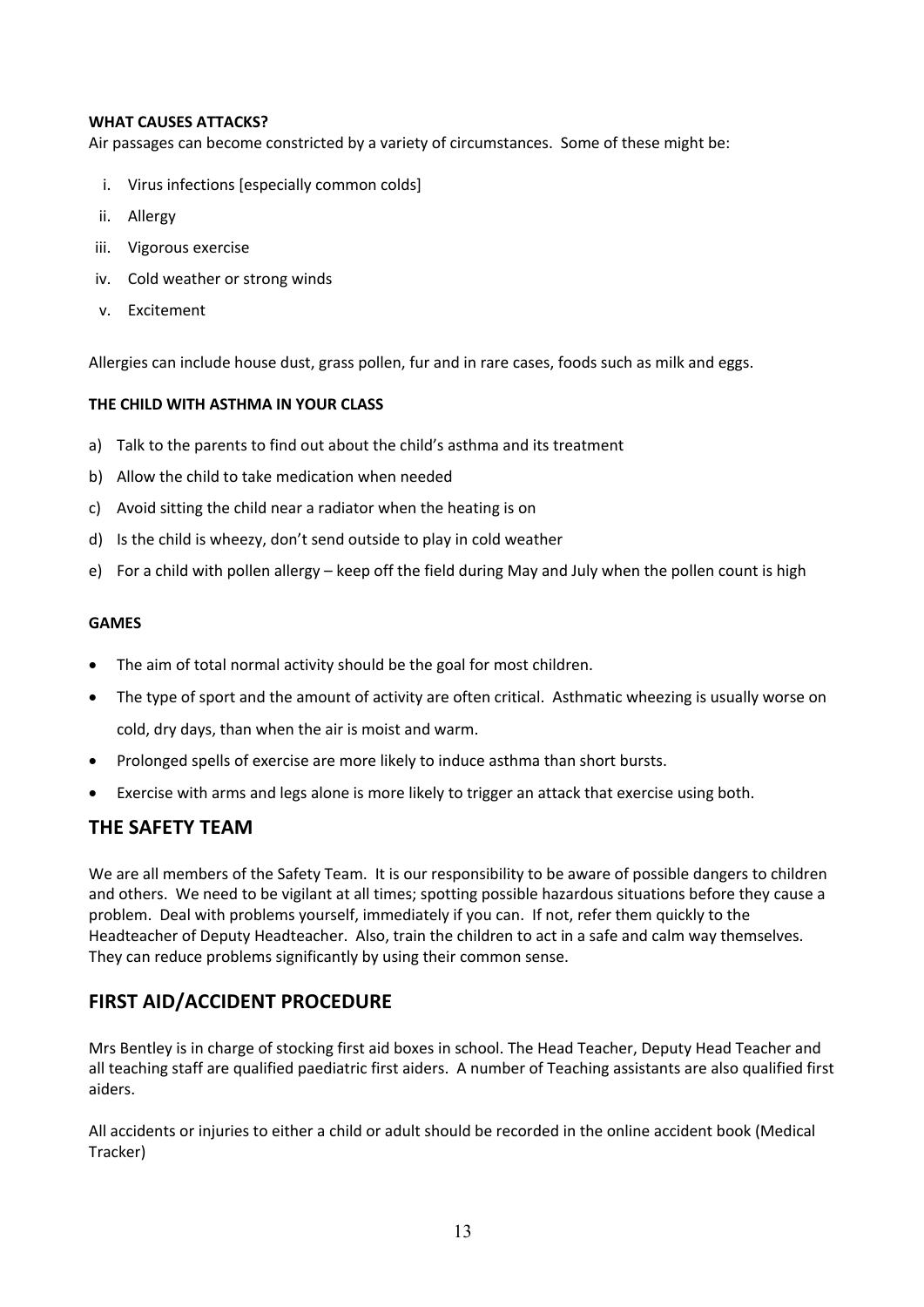Most bangs or falls can be treated in the same way that a caring parent would treat them. Cleaning slight abrasions with cooled boiled water or antiseptic wipes [and a little comfort] is usually recommended. However, there are five types of accident, which require more attention:

- I. Any bang on the head needs referring immediately to the first aider, the child's teacher informed and a medical letter sent home to parents. Parents will also be informed by text message if the head injury is more than superficial e.g. large lump or cut with the option of coming to look at the injury for themselves. *TAKE NO CHANCES WITH HEAD INJURIES.*
- II. Possible broken bones again need referring to first aiders, avoiding any unnecessary movement of the child. Then send for the parents. All broken bones must be reported to the Health and Safety Executive at County Hall.
- III. Any deep or wide cut that may need stitches or steristrips needs referring to a first-aider; then send for the parents so that a hospital visit can take place. An accident form and medical letter should be completed, where appropriate.
- IV. Any injury involving blood, i.e. A nosebleed or even a little cut, demands that gloves must be worn for your own safety and contaminated materials disposed of in the staff toilets bin, using the yellow clinical waste bags.
- V. Any stings or bites should be reported to parents immediately.

If in any doubt about an injury, do not hesitate to contact a first-aider. Do not take risks with your own or anyone else's health and safety. Finally, knowing the children is a big advantage when dealing with accidents. All accidents should be recorded in the accident book. This is kept in the first aid cabinet.

The following procedure should be followed for accidents that are *'Worse than average':*

- Give first aid treatment as necessary
- Record in First Aid Treatment Book
- Fully complete the Accident/Incident Form HS1
- Send the form to the Directorate Health and Safety Team within 3 days.
- Where serious [or appropriate] an investigation should be undertaken and details [including remedial action] recorded on Accident Investigation Form HS2.

## **ALL FRACTURES AND PUPILS SENT TO HOSPITAL**

- I. Give first aid treatment as necessary
- II. Record in First Aid Treatment Book
- III. Fully complete the Accident/Incident Form HS1certain injuries require you to telephone the HSE and an **F2508** to be completed. See the guidance included with the HS1 [section H] for further information
- IV. If necessary, complete **F2508** and forward to the Health and Safety Executive within **10** days.
- V. Where serious [or appropriate] an investigation should be undertaken and details [including remedial action] recorded on Accident Investigation Form **HS2.**
- VI. Send all forms to the Directorate Health and Safety Team as soon as practicable.

#### **Fatal And Major Injuries**

Please contact the Directorate Health and Safety Team immediately for further advice.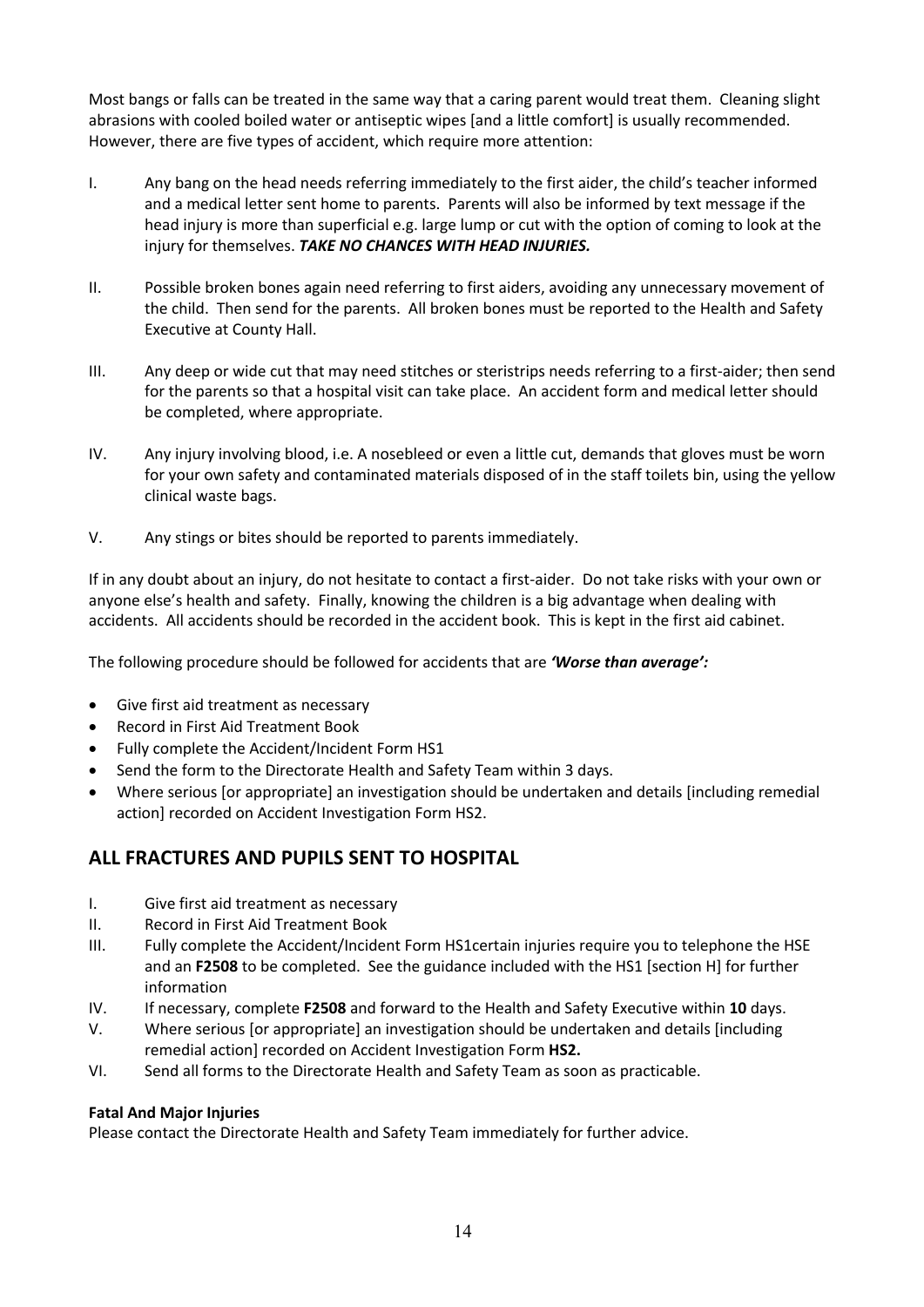#### **Visitor/Contractor Accidents**

- a) All accidents to visitors and contractors must be reported to the Headteacher or Head of Establishment, who should record details on the Accident/Incident Investigation Form **HS1**. The Directorate Health and Safety Team should be informed where professional medical attention has been necessary, either at a Doctors surgery or hospital.
- b) If the accident is serious, a Form **F2508** may be required by the Health and Safety Executive. Please see the Accident/Incident Form HS1 guidance [section H] for further details.
- c) Most importantly, watching children carefully in the playground can stop accidents before they happen.

#### **Location of First Aid Equipment And Calling An Ambulance**

The central first aid box and spare first aid equipment is kept in the large metal cupboard on the Junior Corridor. Each classroom has a box containing antiseptic wipes, plasters, kitchen roll and gloves. A portable first-aid kit [for sporting tournaments, trips etc] is also kept in the metal cupboard on the Junior Corridor.

In case of a very serious accident, a message should be sent to a senior member of staff so that they can call the ambulance.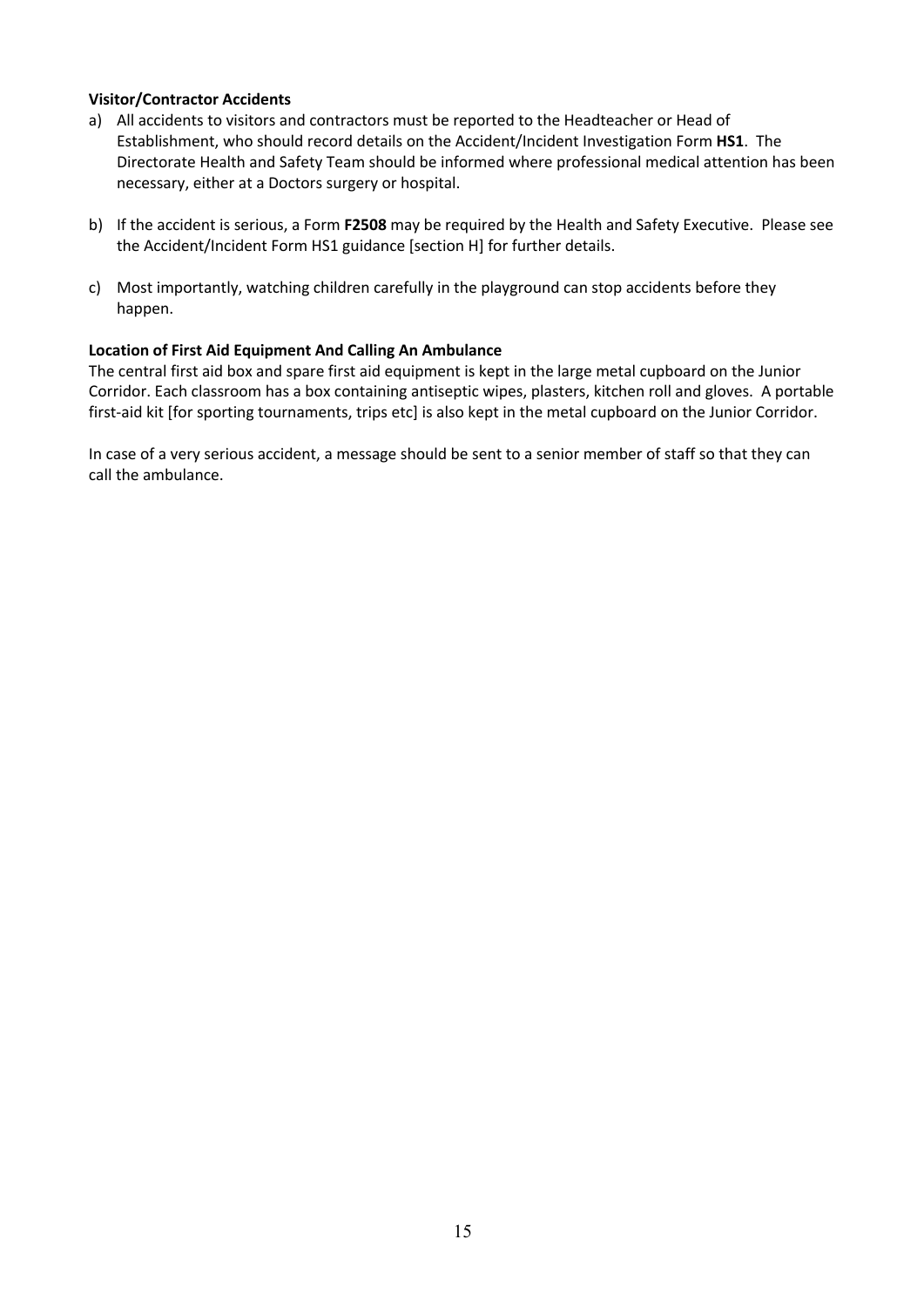## **EVACUATION OF THE SCHOOL**

[In the event of fire or other emergency]:

• **Teaching staff should display daily the number of children present in their class.**

#### **Evacuation Procedures**

1. Raise the alarm and evacuate the building through the nearest external safe door – if possible, take the register. Teachers will call attendance registers and send word to the Headteacher either:

#### **a) That all are present**

**Or**

#### **b) Who is missing and their possible whereabouts. If anyone is missing, the Headteacher will arrange the appropriate action.**

- 2. Classes Oak, Cherry, Willow, Beech should assemble quickly and quietly on the far side of the Infant playground. Classes Year 3,4,5 and Year 6 should assemble quickly and quietly on the far side of the Junior playground.
- 3. The person who has sounded the alarm is responsible for informing the most senior member of staff of the location of the fire.
- 4. The person in charge should ring 999 by the most appropriate method,
- 5. When the Fire Brigade arrive, appropriate action will be taken [to inform them of the situation etc].
- 6. Fires should not be tackled, unless very small [eg. a waste paper bin], and only then when there are three adults present, as recommended by the fire officer.

## **ACCIDENTS TO STAFF**

In the event of an accident to a member of staff, the following procedures should be followed. *All accidents however slight.*

- 1. Obtain first aid treatment as necessary. Record actions in First Aid Treatment Book.
- 2. Fully complete Accident/Incident Form HS1
- 3. Where serious [or appropriate] an investigation should be undertaken and details [including remedial action] recorded on Accident | Investigation Form HS2]
- 4. Incidents involving third parties [eg. road accidents] or an insurance claim also require the employee Sickness Declaration ;form HS3 to be completed
- 5. Certain accidents/incidents require an F2508 to be completed. See the HS1 guidance notes for further information